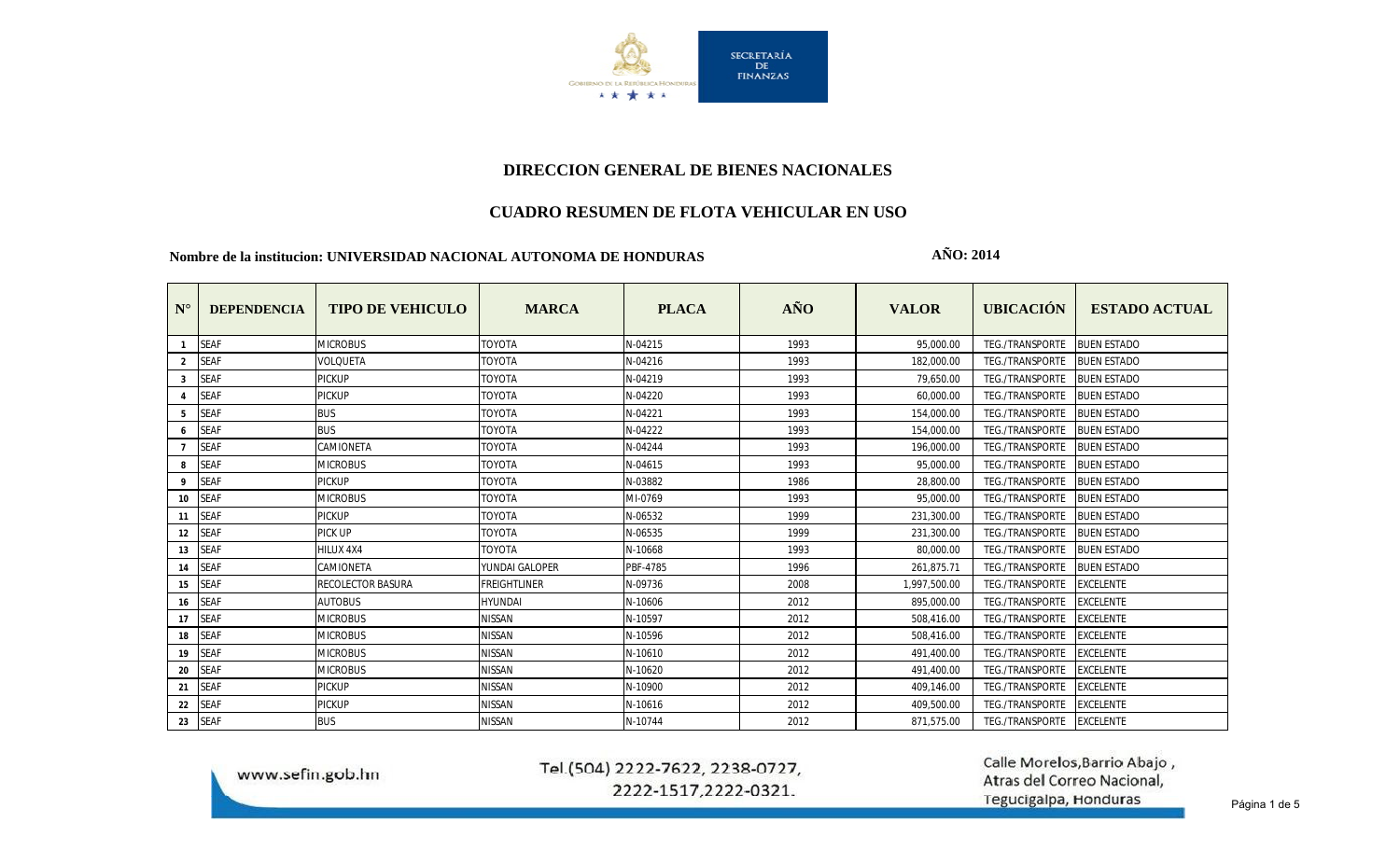

| $N^{\circ}$ | <b>DEPENDENCIA</b> | <b>TIPO DE VEHICULO</b> | <b>MARCA</b>   | <b>PLACA</b> | $\tilde{A} \tilde{N} O$ | <b>VALOR</b> | <b>UBICACIÓN</b>       | <b>ESTADO ACTUAL</b> |
|-------------|--------------------|-------------------------|----------------|--------------|-------------------------|--------------|------------------------|----------------------|
| 24          | <b>SEAF</b>        | <b>MICROBUS</b>         | <b>NISSAN</b>  | N-10639      | 2012                    | 414,854.00   | TEG./TRANSPORTE        | <b>EXCELENTE</b>     |
| 25          | <b>SEAF</b>        | CAMIONETA               | NISSAN         | N-10611      | 2012                    | 627,990.00   | TEG./TRANSPORTE        | <b>EXCELENTE</b>     |
| 26          | <b>SEAF</b>        | <b>AUTOBUS</b>          | HYUNDAI        | N-10599      | 2012                    | 895,000.00   | TEG./TRANSPORTE        | <b>EXCELENTE</b>     |
| 27          | <b>SEAF</b>        | <b>AUTOBUS</b>          | <b>HYUNDAI</b> | N-10603      | 2012                    | 895,000.00   | <b>TEG./TRANSPORTE</b> | <b>EXCELENTE</b>     |
| 28          | <b>SEAF</b>        | PICK-UP                 | <b>NISSAN</b>  | N-10738      | 2013                    | 396,900.00   | TEG./TRANSPORTE        | <b>EXCELENTE</b>     |
| 29          | <b>SEAF</b>        | <b>MICROBUS</b>         | NISSAN         | N-10739      | 2013                    | 516,000.00   | TEG./TRANSPORTE        | <b>EXCELENTE</b>     |
| 30          | <b>SEAF</b>        | <b>PICKUP</b>           | <b>NISSAN</b>  | N-10613      | 2013                    | 401,172.00   | TEG./TRANSPORTE        | <b>EXCELENTE</b>     |
| 31          | <b>SEAF</b>        | PICK-UP                 | NISSAN         | N-10741      | 2013                    | 378,000.00   | TEG./TRANSPORTE        | <b>EXCELENTE</b>     |
| 32          | <b>SEAF</b>        | CAMIONETA               | <b>NISSAN</b>  | N-10740      | 2013                    | 466,200.00   | TEG./TRANSPORTE        | <b>EXCELENTE</b>     |
| 33          | <b>SEAF</b>        | CAMIONETA               | <b>NISSAN</b>  | N-10621      | 2013                    | 456,780.00   | <b>TEG./TRANSPORTE</b> | <b>EXCELENTE</b>     |
| 34          | <b>SEAF</b>        | <b>PICKUP</b>           | NISSAN         | N-10614      | 2013                    | 401,172.00   | <b>TEG./TRANSPORTE</b> | <b>EXCELENTE</b>     |
| 35          | <b>SEAF</b>        | PICK-UP                 | <b>NISSAN</b>  | N-10743      | 2013                    | 378,000.00   | TEG./TRANSPORTE        | <b>EXCELENTE</b>     |
| 36          | <b>SEAF</b>        | <b>AUTOBUS</b>          | SCANIA         | N-10901      | 2014                    | 5,032,125.00 | <b>TEG./TRANSPORTE</b> | <b>EXCELENTE</b>     |
| 37          | <b>SEAF</b>        | CAMION                  | <b>SCANIA</b>  | N-10902      | 2014                    | 1,863,000.00 | TEG./TRANSPORTE        | <b>EXCELENTE</b>     |
| 38          | <b>SEAF</b>        | CAMION                  | <b>SCANIA</b>  | N-10903      | 2014                    | 1,863,000.00 | TEG./TRANSPORTE        | <b>EXCELENTE</b>     |
| 39          | <b>SEAF</b>        | MICROBUS-PANEL          | <b>NISSAN</b>  | N-10619      | 2013                    | 421,032.00   | UTV-UNAH               | <b>EXCELENTE</b>     |
| 40          | <b>SEAF</b>        | <b>PICKUP</b>           | NISSAN         | N-10612      | 2013                    | 401,172.00   | UTV-UNAH               | <b>EXCELENTE</b>     |
| 41          | JDU                | <b>MICROBUS</b>         | NISSAN         | N-10594      | 2012                    | 508,416.00   | UTV-UNAH               | <b>EXCELENTE</b>     |
| 42          | <b>SEAF</b>        | CAMIONETA               | <b>NISSAN</b>  | N-10622      | 2012                    | 627,990.00   | <b>RECTORIA</b>        | <b>EXCELENTE</b>     |
| 43          | <b>RECTORIA</b>    | CAMIONETA               | TOYOTA         | N-09460      | 2008                    | 505,793.52   | <b>RECTORIA</b>        | <b>EXCELENTE</b>     |
| 44          | <b>RECTORIA</b>    | <b>MOTOCICLETA</b>      | <b>SUZUKI</b>  | MN-4581      | 2013                    | 89,000.00    | RECTORIA               | <b>EXCELENTE</b>     |
| 45          | <b>SEAF</b>        | <b>MICROBUS</b>         | <b>TOYOTA</b>  | N-09857      | 2008                    | 374,891.00   | <b>PLATS</b>           | <b>EXCELENTE</b>     |
| 46          | RECTORIA           | CAMIONETA               | TOYOTA         | N-10732      | 1999                    | 318,408.58   | <b>IUDPAS</b>          | <b>BUEN ESTADO</b>   |
| 47          | <b>SEAF</b>        | <b>PICKUP</b>           | <b>NISSAN</b>  | N-10617      | 2012                    | 409,500.00   | <b>SEAPI</b>           | <b>EXCELENTE</b>     |
| 48          | <b>SEAF</b>        | <b>TURISMO</b>          | MAZDA          | N-08503      | 1998                    | 160,000.00   | <b>COMPRAS</b>         | <b>BUEN ESTADO</b>   |
| 49          | DIRECC. EDC. SUP.  | <b>MICROBUS</b>         | TOYOTA         | N-09510      | 2008                    | 394,737.28   | <b>EDUC. SUPERIOR</b>  | <b>EXCELENTE</b>     |
| 50          | DECANATO ODONT.    | <b>TURISMO</b>          | VOLKSWAGEN     | N-09546      | 2005                    | 303,528.50   | ODONTOLOGIA            | <b>EXCELENTE</b>     |
| 51          | RECTORIA           | trimoto                 | KING           | MN-4327      | 2012                    | 73,214.29    | <b>DEGT</b>            | <b>EXCELENTE</b>     |
| 52          | <b>SEAF</b>        | <b>PICKUP</b>           | <b>NISSAN</b>  | N-10618      | 2013                    | 401,172.00   | <b>DEGT</b>            | <b>EXCELENTE</b>     |
| 53          | <b>SEAF</b>        | <b>PICKUP</b>           | <b>TOYOTA</b>  | N-10694      | 1993                    | 79,650.00    | <b>TESORERIA</b>       | <b>BUEN ESTADO</b>   |
| 54          | <b>RECTORIA</b>    | <b>PICKUP</b>           | <b>TOYOTA</b>  | N-03592      | 1988                    | 24,000.00    | <b>MEDICINA</b>        | <b>BUEN ESTADO</b>   |

www.sefin.gob.hn

# Tel.(504) 2222-7622, 2238-0727, 2222-1517,2222-0321.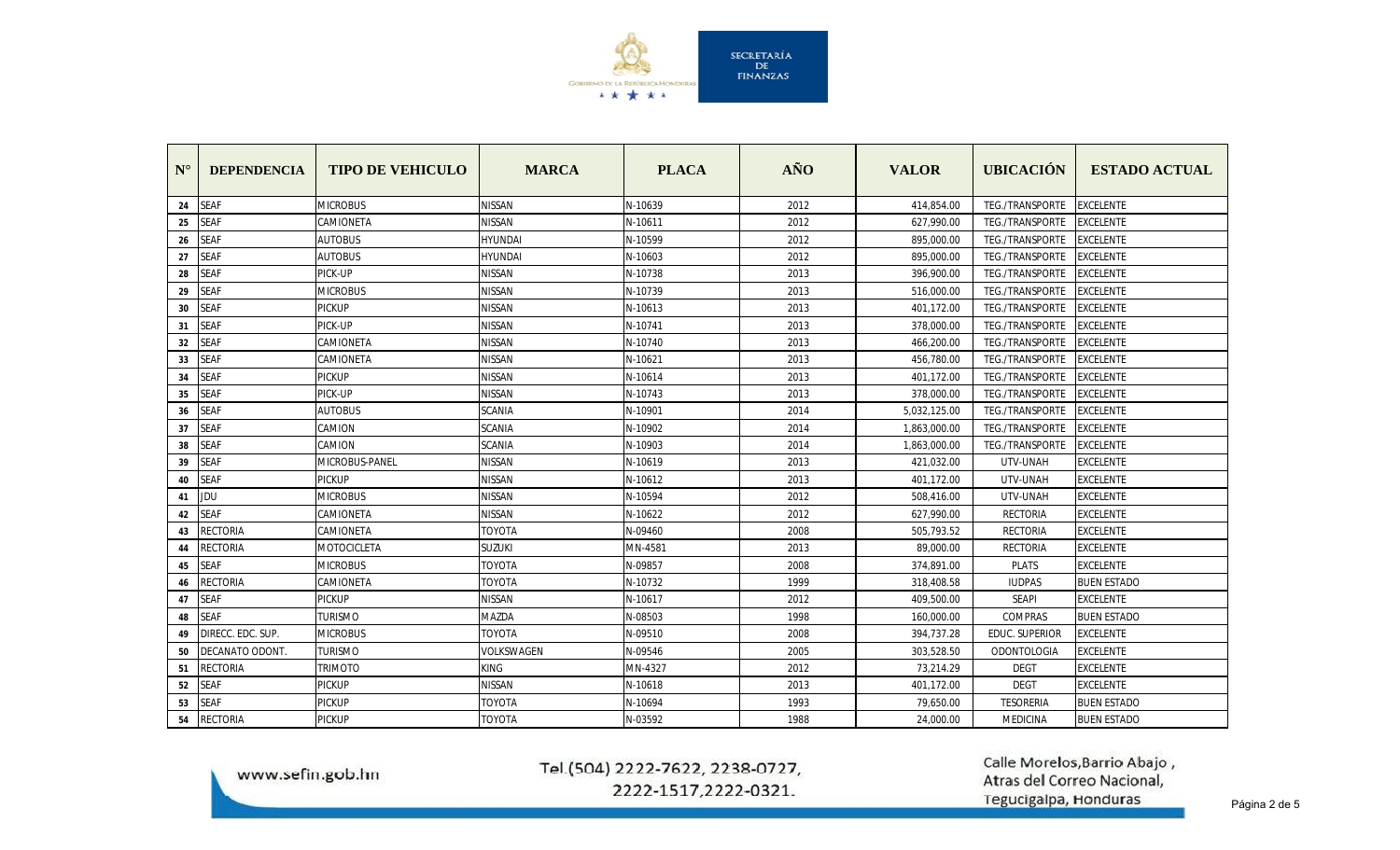

| $N^{\circ}$ | <b>DEPENDENCIA</b> | <b>TIPO DE VEHICULO</b> | <b>MARCA</b>   | <b>PLACA</b> | AÑO  | <b>VALOR</b> | <b>UBICACIÓN</b> | <b>ESTADO ACTUAL</b> |
|-------------|--------------------|-------------------------|----------------|--------------|------|--------------|------------------|----------------------|
| 55          | DECANATO C.M.      | <b>JEEP</b>             | <b>TOYOTA</b>  | N-04065      | 1991 | 105,470.00   | <b>MEDICINA</b>  | <b>BUEN ESTADO</b>   |
| 56          | DECANATO C.M.      | <b>MICROBUS</b>         | MITSUBISHI     | N-05467      | 1976 | 183,740.00   | <b>MEDICINA</b>  | <b>BUEN ESTADO</b>   |
| 57          | RECTORIA           | <b>MICROBUS</b>         | TOYOTA         | N-09277      | 2007 | 348,249.00   | MEDICINA         | <b>EXCELENTE</b>     |
| 58          | RECTORIA           | <b>MICROBUS</b>         | TOYOTA         | N-09278      | 2007 | 348,249.00   | <b>MEDICINA</b>  | <b>EXCELENTE</b>     |
| 59          | <b>RECTORIA</b>    | PICK UP                 | <b>NISSAN</b>  | N-09279      | 2007 | 313,995.00   | <b>MEDICINA</b>  | <b>EXCELENTE</b>     |
| 60          | DECANATO C.M.      | <b>HARD TOP</b>         | <b>TOYOTA</b>  | N-03590      | 1981 | 43,698.20    | <b>MEDICINA</b>  | <b>BUEN ESTADO</b>   |
| 61          | DECANATO C.M       | <b>MICROBUS</b>         | <b>ASIA</b>    | N-04665      | 1994 | 150,000.00   | <b>MEDICINA</b>  | <b>BUEN ESTADO</b>   |
| 62          | <b>SEAF</b>        | PICK-UP                 | VISSAN         | N-10742      | 2013 | 441,000.00   | TELA             | <b>EXCELENTE</b>     |
| 63          | <b>SEAF</b>        | <b>AUTOBUS</b>          | <b>HYUNDAI</b> | N-10609      | 2012 | 895,000.00   | <b>DANLI</b>     | <b>EXCELENTE</b>     |
| 64          | <b>SEAF</b>        | PICK-UP                 | <b>NISSAN</b>  | N-10899      | 2014 | 441,000.00   | <b>CURLP</b>     | <b>EXCELENTE</b>     |
| 65          | <b>SEAF</b>        | <b>AUTOBUS</b>          | <b>HYUNDAI</b> | N-10600      | 2012 | 895,000.00   | <b>CURLP</b>     | <b>EXCELENTE</b>     |
| 66          | RECTORIA           | <b>PICKUP</b>           | TOYOTA         | N-06536      | 1999 | 231,300.00   | <b>CURLP</b>     | <b>BUEN ESTADO</b>   |
| 67          | <b>SEAF</b>        | <b>AUTOBUS</b>          | HYUNDAI        | N-10602      | 2012 | 895,000.00   | <b>CURC</b>      | <b>EXCELENTE</b>     |
| 68          | RECTORIA           | PICK-UP 4X2             | TOYOTA         | N-08849      | 1996 | 131,135.00   | <b>CURC</b>      | <b>BUEN ESTADO</b>   |
| 69          | RECTORIA           | <b>PICKUP</b>           | TOYOTA         | N-09760      | 2008 | 368,647.00   | <b>CURC</b>      | <b>EXCELENTE</b>     |
| 70          | <b>SEAF</b>        | <b>AUTOBUS</b>          | <b>HYUNDAI</b> | N-10604      | 2012 | 895,000.00   | CURNO            | <b>EXCELENTE</b>     |
| 71          | RECTORIA           | <b>PICKUP</b>           | TOYOTA         | N-09758      | 2008 | 368,647.00   | CURNO            | <b>EXCELENTE</b>     |
| 72          | RECTORIA           | PICK-UP                 | TOYOTA         | N-05490      | 1996 | 131,135.00   | <b>CURNO</b>     | <b>BUEN ESTADO</b>   |
| 73          | <b>RECTORIA</b>    | PICKUP/4X2, D/C         | <b>TOYOTA</b>  | N-05489      | 1996 | 131,135.00   | <b>CUROC</b>     | <b>BUEN ESTADO</b>   |
| 74          | RECTORIA           | <b>PICKUP</b>           | TOYOTA         | N-09797      | 2008 | 368,753.11   | <b>CUROC</b>     | <b>EXCELENTE</b>     |
| 75          | <b>SEAF</b>        | <b>AUTOBUS</b>          | <b>HYUNDAI</b> | N-10607      | 2012 | 895,000.00   | <b>CUROC</b>     | <b>EXCELENTE</b>     |
| 76          | <b>SEAF</b>        | <b>AUTOBUS</b>          | <b>HYUNDAI</b> | N-10598      | 2012 | 895,000.00   | <b>CURVA</b>     | <b>EXCELENTE</b>     |
| 77          | RECTORIA           | PICK UP/ HILUX 4X4      | TOYOTA         | N-09796      | 2008 | 368,753.11   | <b>CURVA</b>     | <b>EXCELENTE</b>     |
| 78          | RECTORIA           | CAMIONETA               | TOYOTA         | N-03891      | 1986 | 49,000.00    | <b>CURLA</b>     | <b>BUEN ESTADO</b>   |
| 79          | RECTORIA           | <b>BUS</b>              | <b>FORD</b>    | N-03976      | 1981 | 59,000.00    | CURLA            | <b>BUEN ESTADO</b>   |
| 80          | RECTORIA           | <b>MICROBUS</b>         | TOYOTA         | N-03983      | 1991 | 70,490.00    | CURLA            | <b>BUEN ESTADO</b>   |
| 81          | RECTORIA           | <b>PICKUP</b>           | TOYOTA         | N-04217      | 1993 | 80,000.00    | CURLA            | <b>BUEN ESTADO</b>   |
| 82          | <b>RECTORIA</b>    | <b>BUS</b>              | TOYOTA         | N-04218      | 1993 | 154,000.00   | CURLA            | <b>BUEN ESTADO</b>   |
| 83          | RECTORIA           | <b>PICKUP</b>           | <b>NISSAN</b>  | N-06531      | 1998 | 282,677.25   | <b>CURLA</b>     | <b>BUEN ESTADO</b>   |
| 84          | RECTORIA           | <b>BUS</b>              | ΓΟΥΟΤΑ         | N-09795      | 2008 | 804,968.60   | <b>CURLA</b>     | <b>BUEN ESTADO</b>   |
| 85          | <b>RECTORIA</b>    | <b>PICKUP</b>           | <b>TOYOTA</b>  | N-06534      | 1999 | 302,150.00   | CURLA            | <b>BUEN ESTADO</b>   |

www.sefin.gob.hn

# Tel.(504) 2222-7622, 2238-0727, 2222-1517,2222-0321.